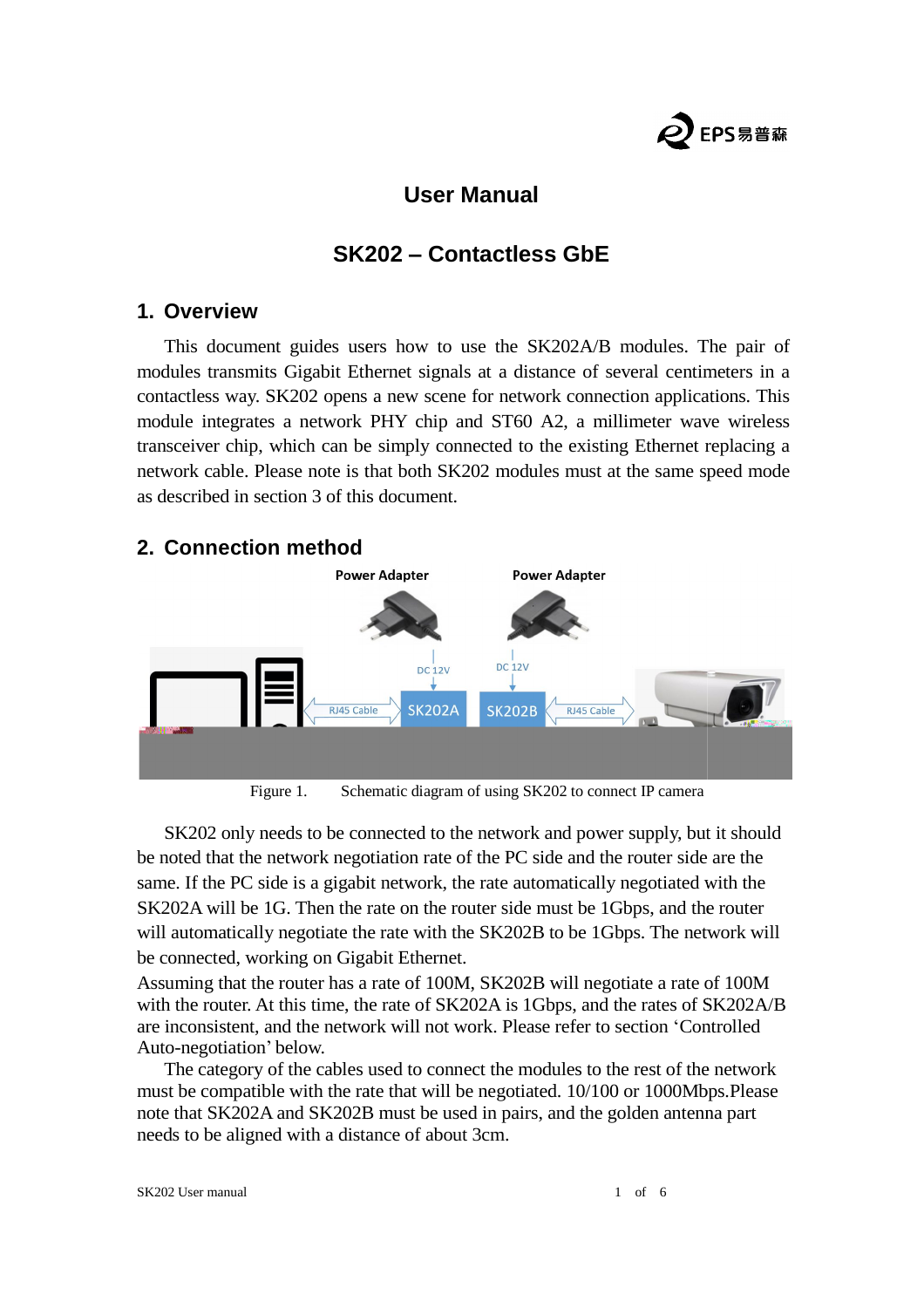



Figure 2. Physical picture of SK202 non-contact connector

#### **3. Controlled Auto-negotiation negotiation**

The Network PHY chip embedded in the SK202 is set in Auto-negotiation mode and is able to support 10/100/1000Mbps. In order for the SK202A and SK202B to is able to support 10/100/1000Mbps. In order for the SK202A and SK202B to communicate they must operate at the same speed. The Green LED on the RJ45 connector of blinks when a 1Gbps communication is established between the local and the distant PHY. The Orange LEDs blinks when the communication is at 10Mbps of blinks when a 1Gbps communication is established between the local<br>tant PHY. The Orange LEDs blinks when the communication is at 10Mbps<br>'HYs on the SK202 work independently and each one negotiates

The PHYs on the SK202 work independently and each one negotiates by matically with the device it is connected to. So two independent negotiations take automatically with the device it is connected to. So two independent negotiations take place in parallel. beta consequence, if the two devices, such as a laptop and a camera, advertise As a consequence, if the two devices, such as a laptop and a camera, advertise

different maximum speeds, the two auto-negotiation results will differ.



Figure 3. Non controlled auto-negotiation may fail

**For the SK202 communication to establish correctly between devices to establish between devices**  For the SK202 communication to establish correctly between devices advertising different maximum speed capabilities, the auto-negotiation of the **fastest device has to be controlled.**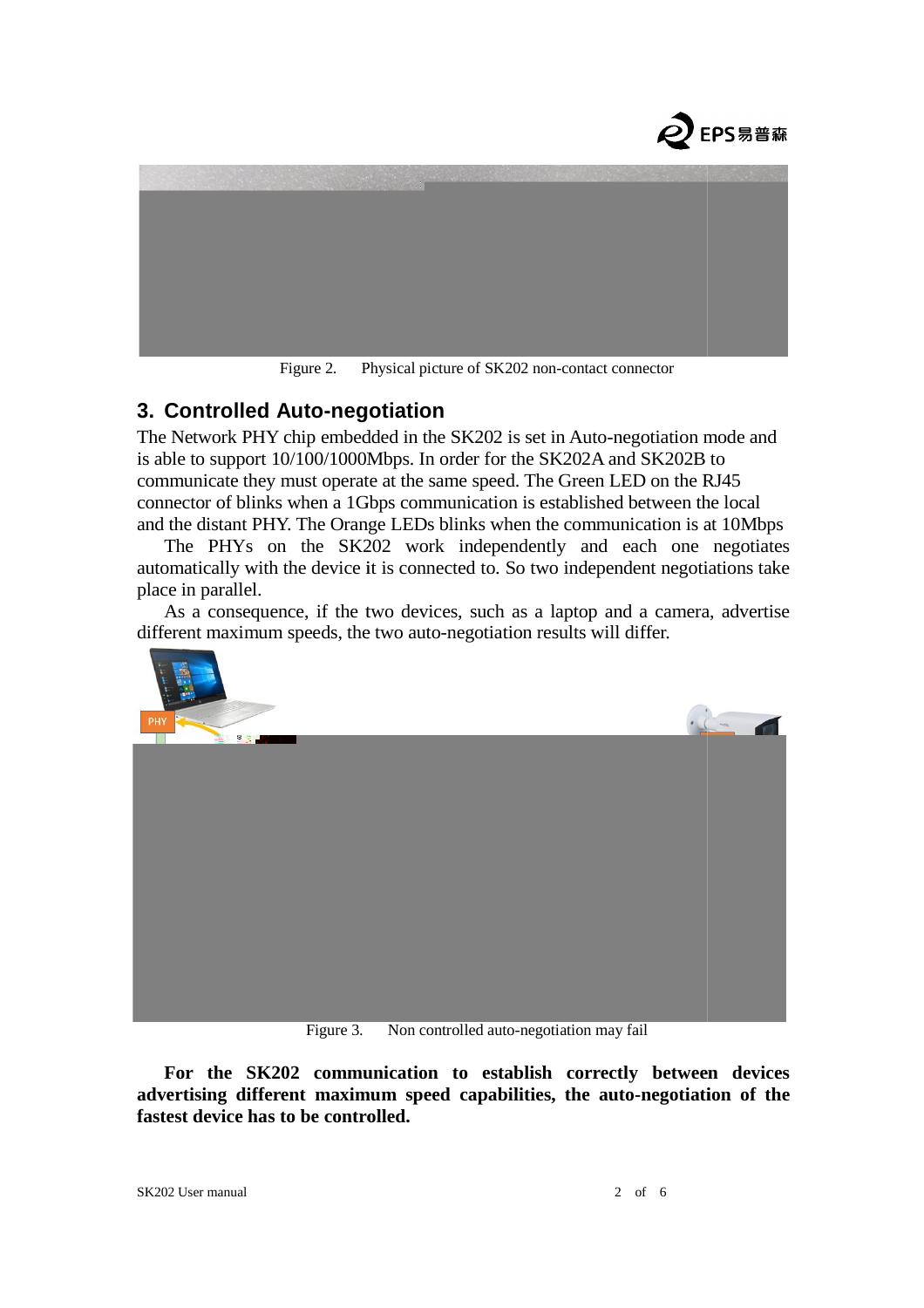

Thanks to the controlled auto-negotiation on the laptop, one can ensure the link<br>h the SK202 will be set up at the same speed than the one between the second with the SK202 will be set up at the same speed than the one between the second SK202 and the camera.



Figure 4. Controlled auto-negotiation is required when the 2 devices do not advertise the same maximum speed capability

Alternatively, one can introduce a switch operating at the same speed than the slowest device in order to ensure the auto-negotiation result will be the same on both sides.



Figure 5. Auto-negotiation result controlled using a switch.

#### **4. Performance evaluation method**

If you need to evaluate the impact of SK202 on network transmission, it is recommended to use a third-party tool IPERF3. Only need two network cable and two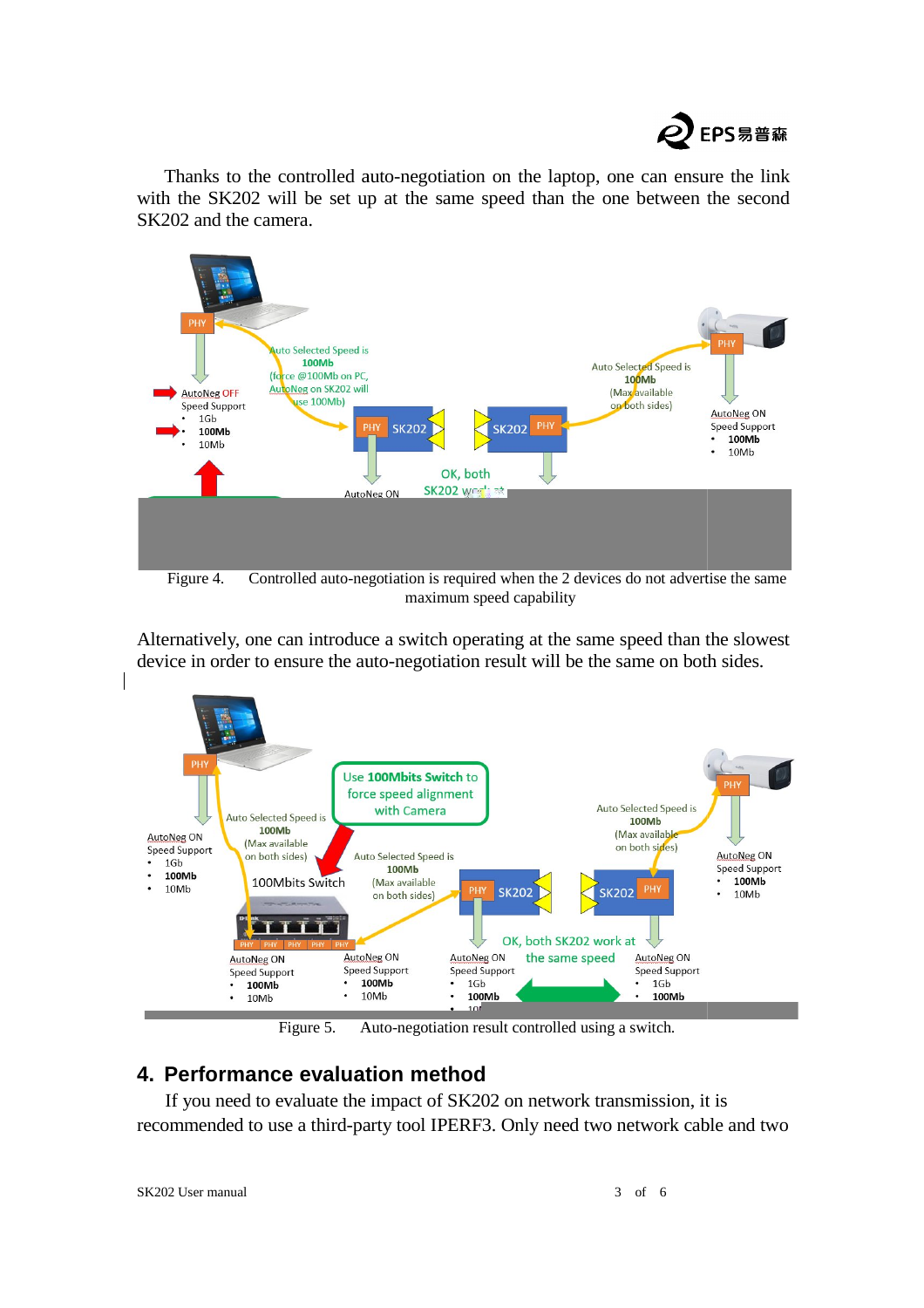

PCs to complete the test. You can download from the address as below:<br>https://iperf.fr/iperf-download.php

[https://iperf.fr/iperf-](https://iperf.fr/iperf)download.php Iperf3 test method: **Power Adapter Power Adapter** IP: 192.168.10.3 IP: 192.168.10.2 PC-B PC-A DC 12V  $DC12V$ 

Figure 6. Iperf3 test Schematic diagram with SK202

Refer to the figure 6 to connect to the network. The network adapters of two PCs need the same speed, such as G Gigabit Ethernet controller. IP address of PC-A A is set to 192.168.10.2, IP address of PC PC-B is set to 192.168.10.3. Please use at least Cat Cat5e-type cable for testing

PC-A as a server, run command: iperf3 --server

```
PC-B as client, run command: iperf3 --udp --bandwidth 1G --client
192.168.10.2 --time 100 --len 63k
```
IPERF3 will test 100 seconds through UDP protocol with 1G bandwidth, and e will be BER and jitter result output as the blow picture. there will be BER and jitter result output as the blow picture.

At server side:

| [ ID] Interval<br>$0.00 - 100.03$<br>$\begin{bmatrix} 5 \end{bmatrix}$ | Transfer | Bandwidth | Jitter | Lost/Total Datagrams |
|------------------------------------------------------------------------|----------|-----------|--------|----------------------|
| At client side:                                                        |          |           |        |                      |

```
Bandwidth
[ ID] Interval
                       Transfer
                                                    Jitter
                                                             Lost/Total Datagrams
       0.00-100.00 sec 11.1 GBytes
  4]954 Mbits/sec 0.099 ms 0/184761 (0%)
[ 4] Sent 184761 datagrams
```
iperf Done.

If you care about the output of iperf3 test, a comparison test is necessary. You can change the SK202 modules to a RJ45 connector to directly connect two PCs, and use the same command for comparison test.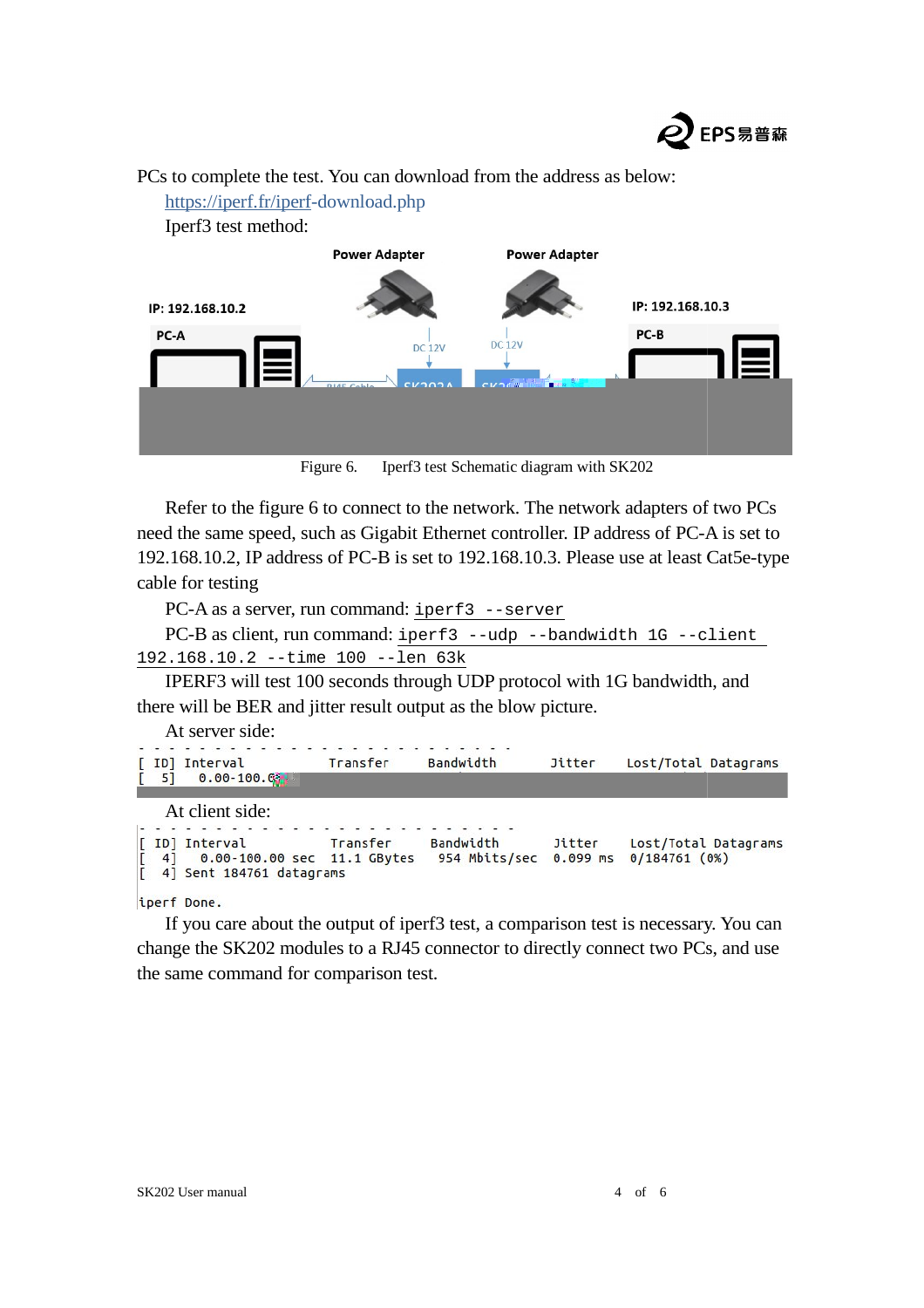Figure 7.

# **5. Environment const**

For the RF waves to propa